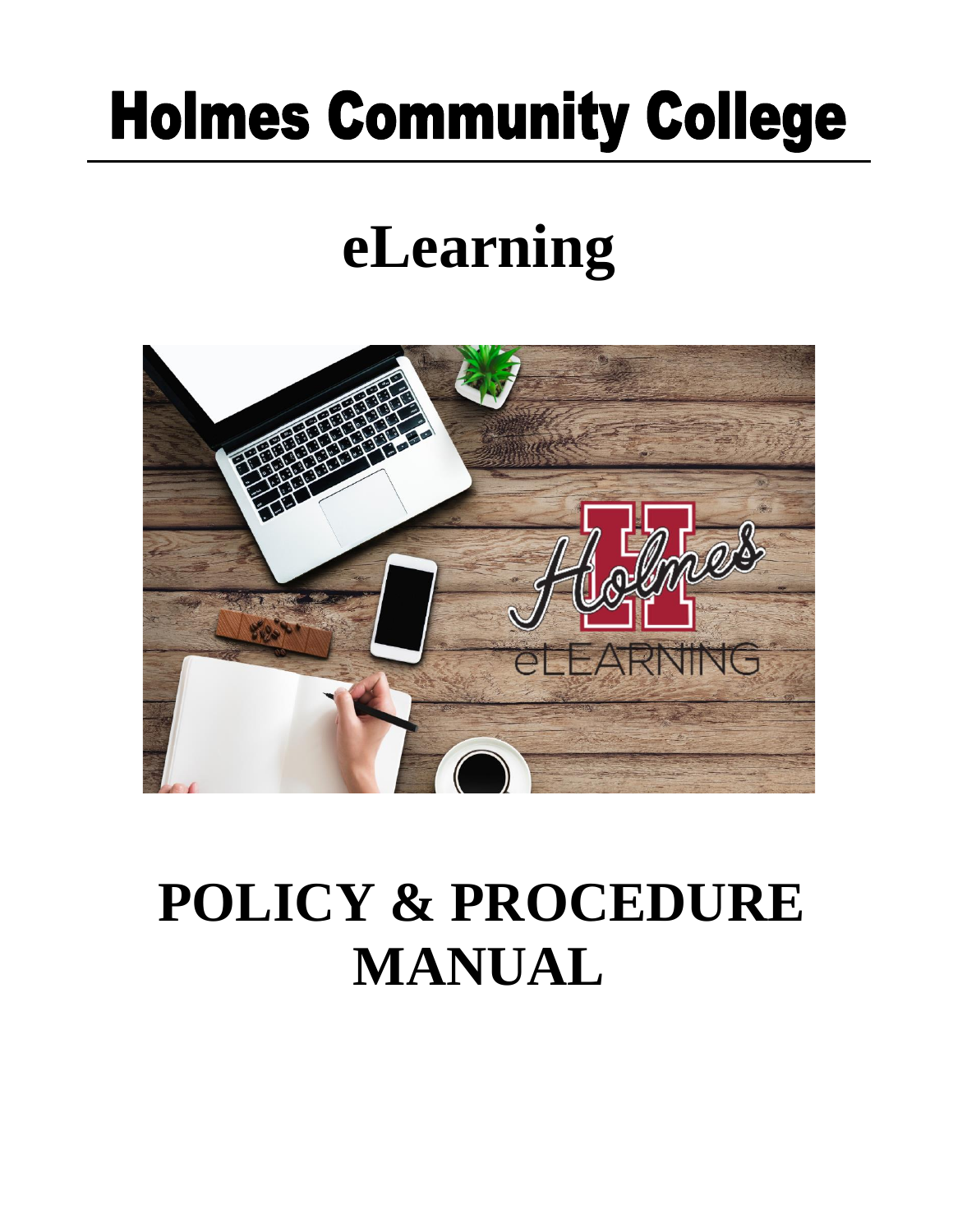#### **Table of Contents**

#### **Program Planning**

| <b>Educational Programs</b> |  |
|-----------------------------|--|
|                             |  |
|                             |  |
|                             |  |
|                             |  |
|                             |  |
|                             |  |
|                             |  |
|                             |  |
|                             |  |
|                             |  |
|                             |  |
|                             |  |

#### **Support Services**

#### **Faculty**

#### **Planning and Evaluation**

## **Administration, Facilities/Equipment, and Finance**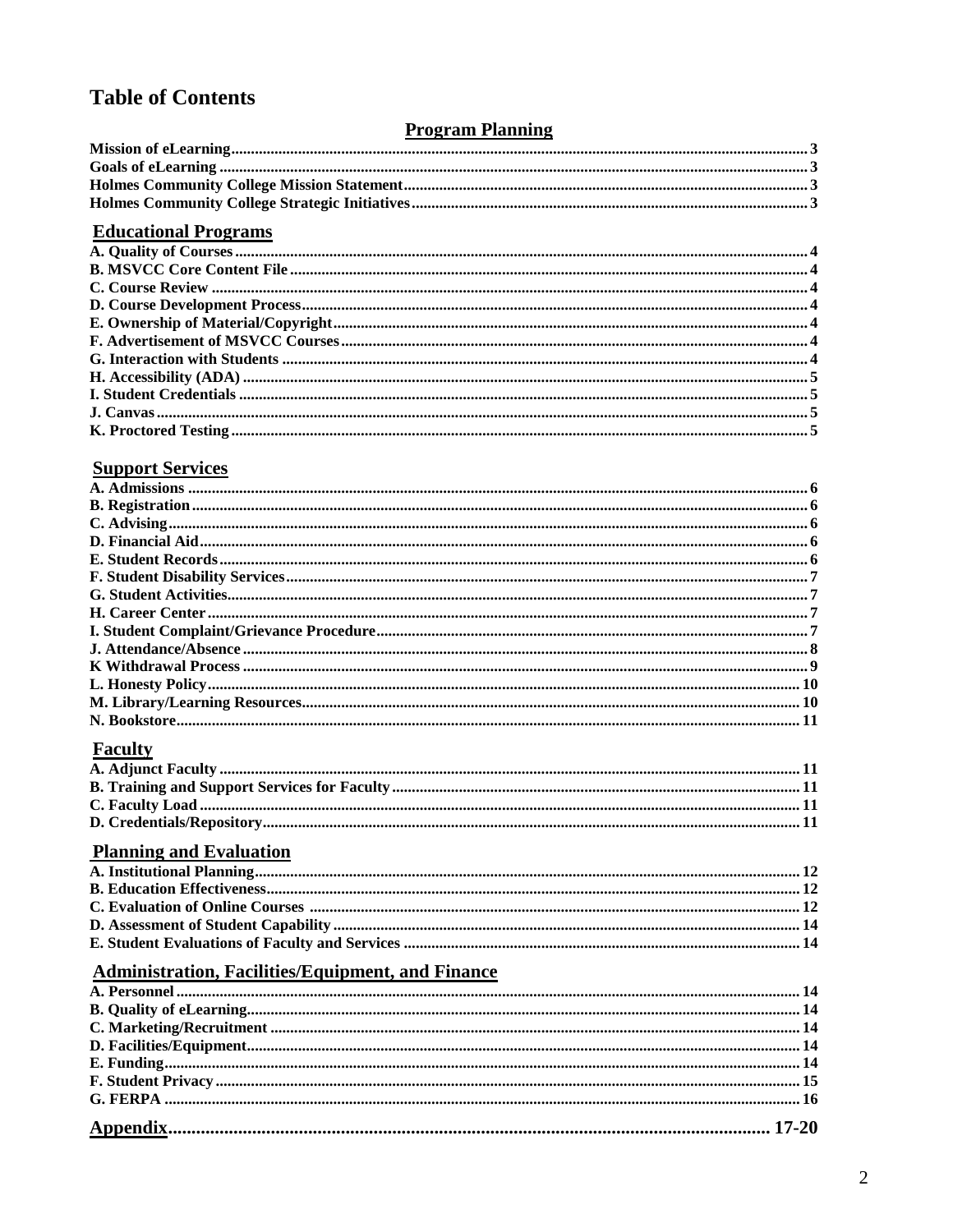#### **PROGRAM PLANNING**

#### **Mission of eLearning**

The mission of the eLearning Program at Holmes Community College is to provide quality instruction through electronic technologies enabling students to attain their educational goals consistent with our strategic initiative, to acquire and support appropriate emerging technologies for curricular, instructional, and administrative enhancement. The program will extend the offerings of Holmes Community College to the community and beyond through eLearning.

#### **Goals of eLearning**

- 1. To identify, provide, expand, and coordinate the development of quality courses and programs to meet the needs of online learners.
- 2. To develop or modify procedures for providing support services to online learners in areas such as testing, admissions, registration, counseling, library services, financial aid, and advising using such means as email, telephone, web pages, and mail.
- 3. To support and encourage the internal development of the eLearning program by promoting and providing guidelines for training, inclusion of eLearning courses in instructor workloads, and technical support.
- 4. To provide strategies for effective delivery of eLearning alternatives through the development of policies for consistency in eLearning.
- 5. To evaluate, periodically and comprehensively, every facet of the eLearning program and to use these results to restructure and improve the program.

#### **Holmes Community College Mission Statement**

Holmes Community College, a comprehensive public institution located in Central Mississippi, provides innovative educational and cultural opportunities to its constituents through campus-based and distance education programs. The college seeks to prepare its students for university transfer, productive employment and lifelong learning by offering an Associate in Arts degree, Associate in Applied Science degree, technical certificates and career certificates as well as workforce training. Holmes, whose primary commitment is to excellence in all areas, offers affordable, equal access to higher education in an attractive, secure, multi-campus environment.

#### **Holmes Community College Strategic Initiatives**

- I. Maintain an environment for continuous accessibility and improvement of the quality of education.
- II. Continue to acquire and support appropriate emerging technologies for curricular, instructional, and administrative processes.
- III. Improve college personnel/student interactions to achieve a higher rate of student success.
- IV. Expand and improve the college's infrastructure in support of student services, instructional programs, administrative processes, and community services.
- V. Improve the college's image by enhancing public relations through communication.
- VI. Expand and improve educational partnerships with business/industry and appropriate agencies.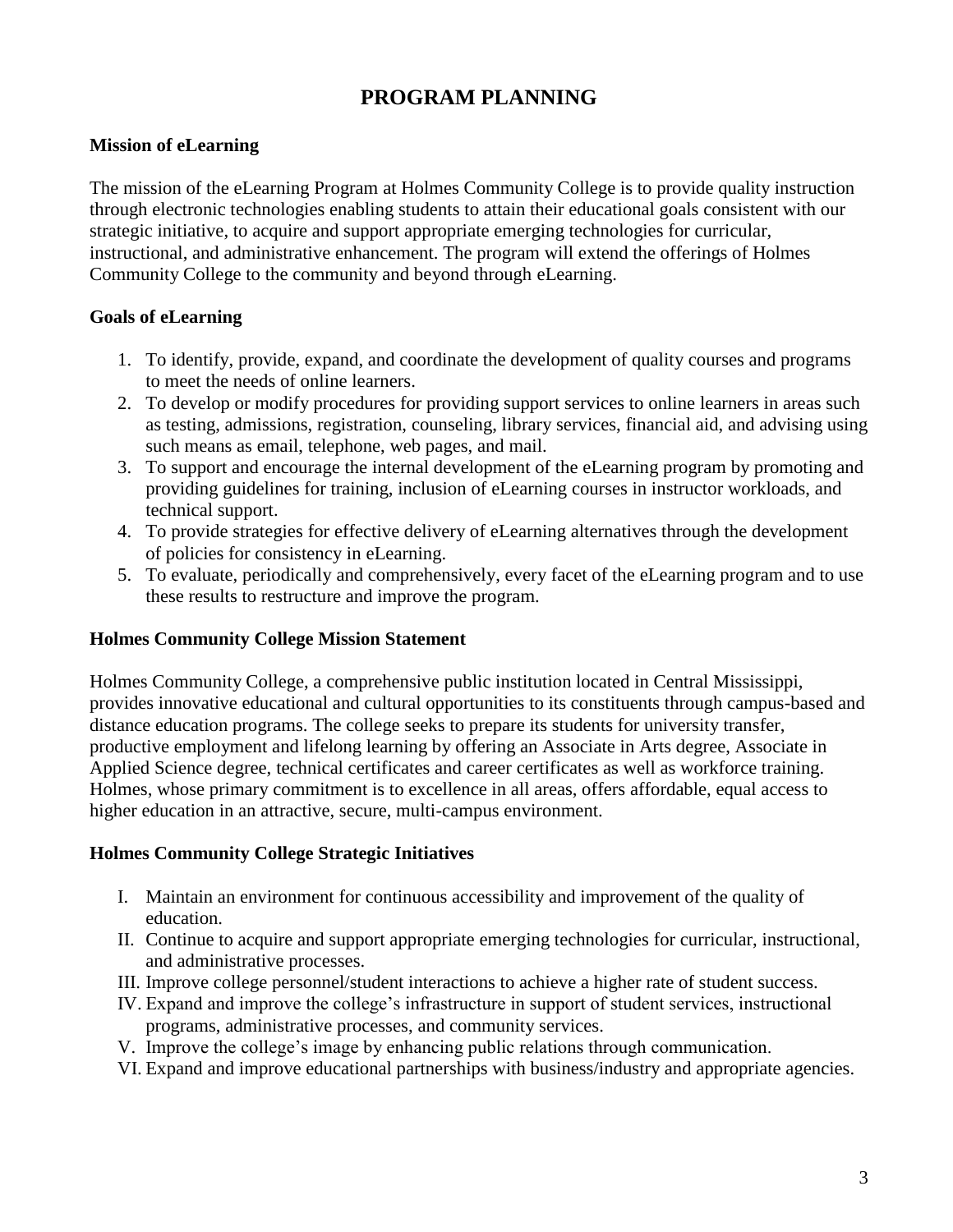#### **Policies and Procedures**

#### **I. EDUCATIONAL PROGRAMS**

#### **A. Quality of Courses**

eLearning courses are consistent with traditional campus-based courses in terms of: (1) syllabi, (2) books, (3) grading, (4) methods of evaluation, and (5) learning outcomes.

#### **B. MSVCC Core Content File**

Content for each Holmes Community College eLearning course is supplied to the MSVCC Core Content File for the purpose of verifying content among MSVCC courses as well as against the HCC traditional on-campus courses.

#### **C. Course Review**

A course review will be conducted for each first-time instructor and each new course. Criteria will include, but not be limited to, student satisfaction, student learning outcomes, and student retention.

#### **D. Course Development Process**

An open invitation is extended to all faculties for the development of eLearning courses; however, college staffing and curriculum priorities will require evaluation on a course-bycourse basis. Faculty wishing to develop or conduct courses must submit a request to the Vice President for eLearning and to the Vice-President for Academic Programs or Vice President for Career Technical Programs. All aspects of course development must be complete prior to submission to the MSVCC master schedule.

#### **E. Ownership of Material/Copyright/Intellectual Property**

Holmes Community College reserves the right of ownership of all intellectual property including but not limited to: books, web pages, electronic documents, course content, programs, curricular, etc. written or otherwise created while using College materials or equipment and while working during time that is compensated by the College. This policy is applicable to and shall be deemed to be a part of the contract between Holmes Community College and full-time, part-time, and adjunct faculty and other employees and students of the college. Please see Holmes Policy & Procedure Manual section 1.8

#### **F. Advertisement of MSVCC Courses**

All courses of the MSVCC are presented/advertised each semester to students registering through Holmes Community College.

#### **G. Interaction with Students**

Communication between students and faculty is vital for the success of eLearning. Holmes has adopted the following Student Structured Access Policy:

Holmes Community College full-time and part-time faculty must provide structured access to its online students. Access methods must be clearly stated within the posted faculty information in the learning management system and also within the course syllabus. Access in the form of stated "office hours" may consist of, but not be limited to, structure email response policies, designated live chat sessions and/or discussion board postings, virtual meetings, scheduled phone accessibility, or combinations of such methods.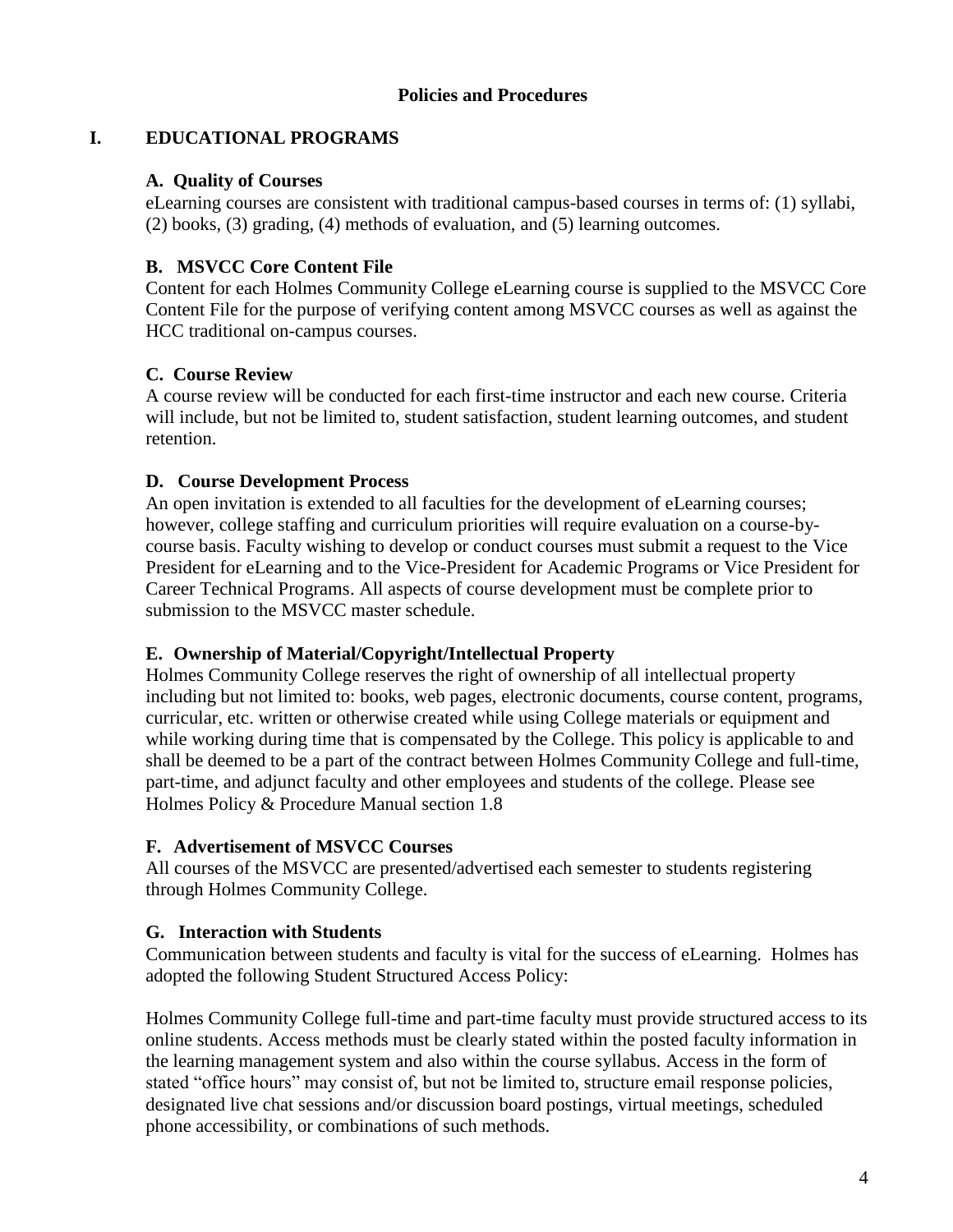#### **H. Accessibility (ADA)**

ADA compliance for online courses will be applied via a prudent method of providing alternative content, which meets the needs of a specifically challenged learner.

For current ADA policy, refer to the Holmes Policy and Procedure guide located on the shared W drive under the Institutional Research folder.

#### **I. Student Credentials**

When a student registers for an online class, the student is assigned a secure login and password by the College. Secure information is stored in the Student Portal, and the student has the ability to change his/her password as often as desired.

#### **J. Canvas**

The Mississippi Community College Board (MCCB) has a contract with "Canvas by Instructure" (Canvas) to provide both a platform for a class via a website and the server that houses that website. The Holmes Canvas website is [Holmes Canvas LMS.](http://holmescc.instructure.com/)

#### **K. Proctored Testing**

All online courses provided by Holmes must administer, at a minimum, two proctored tests per semester. A student who fails to take the proctored test(s) that are required by 75% of the term will be administratively withdrawn. All proctored tests are administered in a secure environment. The student must provide credentials such as photo ID or school ID to the proctor before being admitted into the testing center.

- 1. MSVCC Procedure: The student must schedule an appointment through SmarterProctoring by logging into Canvas and clicking on the SmarterProctoring link.
- 2. Out of State Procedure: The student must schedule an appointment through SmarterProctoring designating a location to be approved by the eLearning office or sign up for ProctorU or Examity which is located within SmarterProctoring.
- 3. The use of web-conferencing (ProctorU or Examity) with record features where the proctor can check student credentials technology and the testing environment before, during and after the test via a web cam.
- 4. Special Circumstances: Automated Proctoring. The use of automated proctoring is provided as a convenience to students in quarantine or otherwise unable to come to a physical proctor lab of no fault of their own. Automate is a free (to the student) virtual testing option offered through SmarterProctoring. Students are able to take the test at any time as long as the exam is open without the need of scheduling an appointment. The testing procedure is fully recorded and instructors review the sessions for breaches of academic integrity. Most devices are compatible with Automate including Chromebooks, but student must utilize a webcam and a microphone.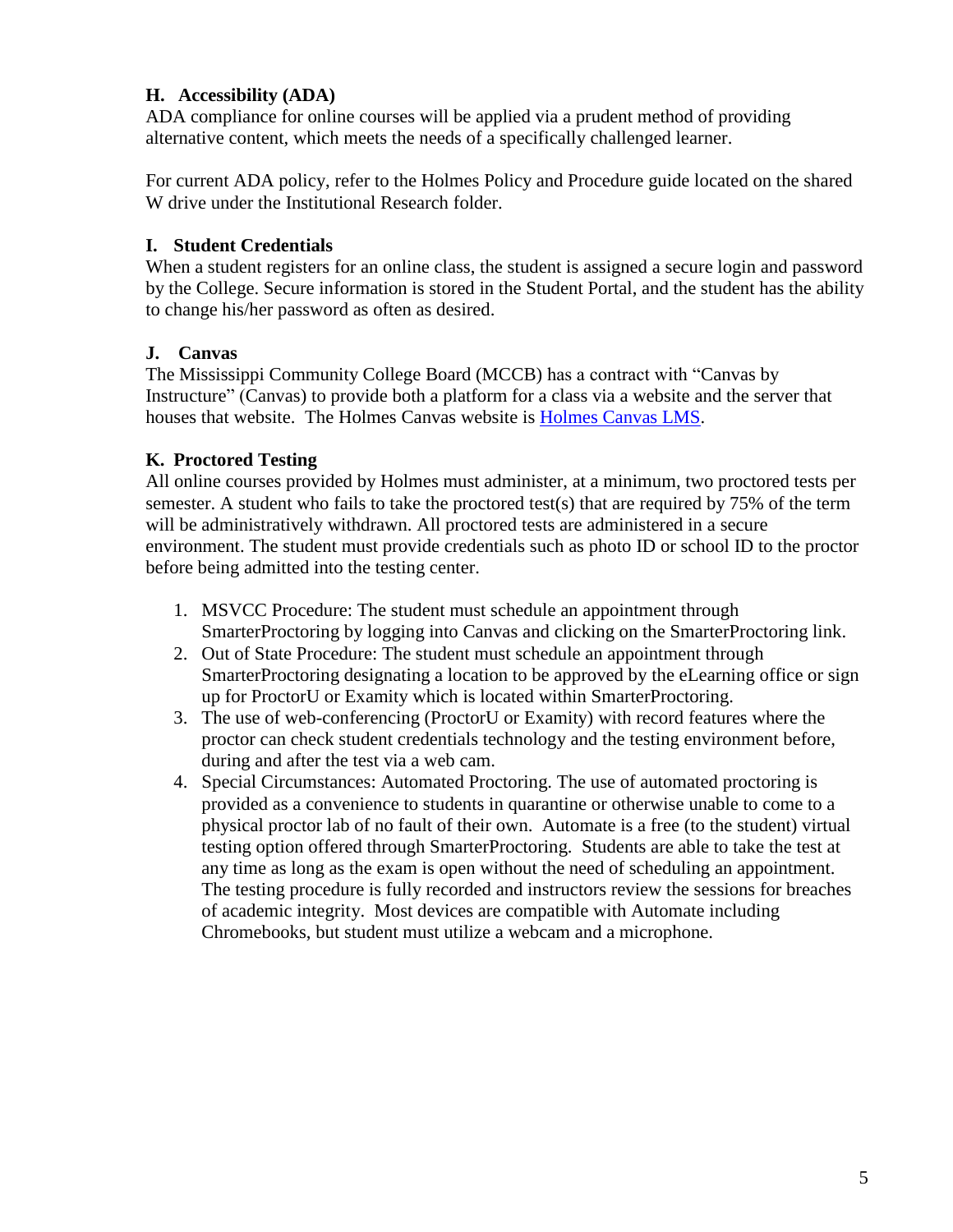#### **II. SUPPORT SERVICES**

#### **A. Admissions**

eLearning students are held to the same admission standards as traditional students and must follow the same process for enrollment at Holmes Community College. Students may apply for admission, register for classes, and pay tuition fees without coming to campus. Students may complete and submit the admissions application online at the [Holmes Enroll Now website.](https://hccapp.holmescc.edu/ruready_orientation/index.cfm) Upon admission to Holmes Community College, the student will receive a MyHolmes login and password.

#### **B. Registration**

Students who wish to register for eLearning courses will follow the same guidelines for face to face or hybrid classes. The directions are located on the Holmes website on the Registration Information link. To register, students (1) consult with an advisor and (2) complete the registration process at MyHolmes using the login and password received after being admitted to Holmes Community College. [MyHolmes](https://my.holmescc.edu/cp/home/displaylogin) can be located at the following website: MyHolmes [website.](https://my.holmescc.edu/cp/home/displaylogin)

#### **C. Advising**

In order to best serve our eLearning students, an advisor is assigned at the time the student completes an application. If a student is already in the enrollment system, an assessment will be made to ensure that he/she has the appropriate advisor. If a student is registering for the first time, every attempt will be made to assign the student an advisor that is located on his/her designated campus and that is knowledgeable in that student's major field.

The student can locate their advisor in MyHolmes under the "Helpful Links" portlet – Advisors. The student may contact their specific advisor by using the [Holmes Employee](https://hccapp.holmescc.edu/adphonebook/) Directory where telephone numbers are posted or using the "Advisor Request" form.

The student may also contact an Academic Counselor. Their contact information can also be found on the [Counseling page](https://holmescc.edu/student-services/counseling/) of the Holmes website.

Graduation requirements for all degrees, diplomas, and certificates can be found by accessing the [Holmes District](https://holmescc.edu/about-us/district-bulletin/) Bulletin.

#### **D. Financial Aid**

Access to all financial aid opportunities, scholarships, aid information, and qualifications are available on the [Financial Aid page](https://holmescc.edu/financial-aid/) of the Holmes website. More information is available through the various links on the page.

#### **E. Student Records**

Students may access the degree evaluation form and the transcript request form on the Holmes Community College website. Personal information may also be changed through MyHolmes on the Holmes website.

Degree evaluation forms can be found by logging into "MyHolmes," clicking on the "Academics/Career-Technical" icon, looking in the "Road to Graduation" portlet and then clicking on the "Degree Evaluation" link.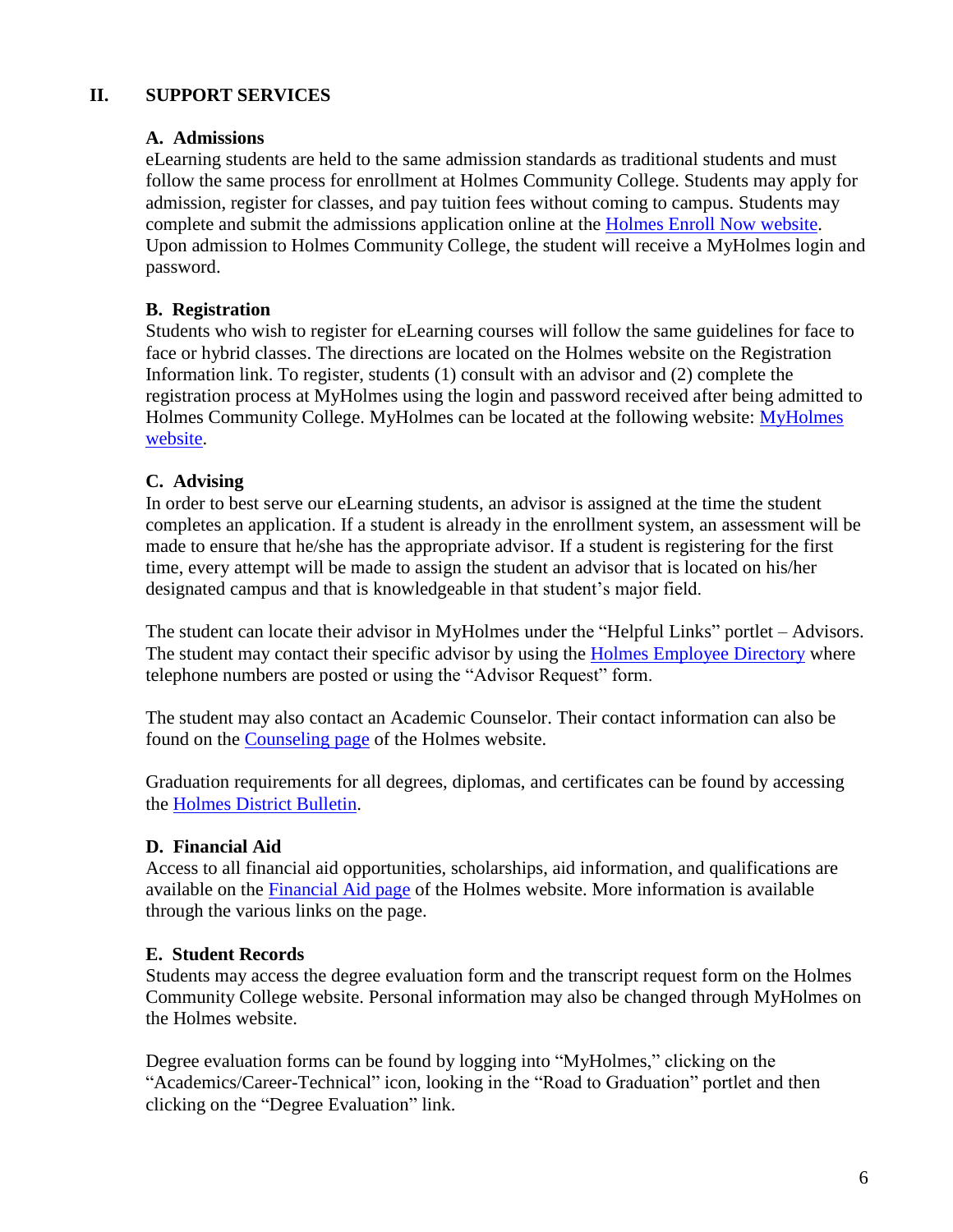Transcript request forms can be found and submitted on the [Ordering a Holmes Transcript page](https://holmescc.edu/admissions/ordering-a-holmes-transcript/) of the Holmes website.

To change contact information such as your address, phone number, and email address, login to MyHolmes and click on the Academics/Career Technical icon. In the "My Student Information" portlet, click on "My Personal Info". Then click on the "Personal Information" tab and update your contact information. To change your name and any other information, contact the Admissions and Records Office at Holmes.

#### **F. Student Disability Services**

The Office of Disability Support Services is the official contact for students with disabilities. This office serves as an advocate for students with disabilities and assists them in achieving equal access to all college programs and services and is available on the [Disability Support](https://holmescc.edu/student-services/disability-support-services/)  [Services page](https://holmescc.edu/student-services/disability-support-services/) of the Holmes Community College website.

#### **G. Student Activities**

It is the mission of the student activities and student government to serve as mediators between the faculty and the student body and to assist in all student activities. The department also provides support services to online students. More information can be found at the following websites:

- [Holmes Student Activities](https://holmescc.edu/student-life/student-activities/)
- [Holmes Clubs and Organizations](https://holmescc.edu/clubs-activities/)
- [Holmes Intramurals.](https://holmescc.edu/student-life/intramurals/)

#### **H. Career Center**

Online information pertaining to career development and placement can be found at the following websites:

- [Virtual Career Center](https://holmescc.edu/virtual-career-center/)
- [Academic and Career Resources](https://holmescc.edu/student-services/academic-and-career-resources/)
- [Trek Center Services](https://holmescc.edu/student-services/trek-center-services/)

#### **I. Student Complaint/Grievance Procedure**

Holmes Community College has an administrative procedure in place which is designed to receive, investigate, and resolve student complaints, whether academic or non-academic. Any student who has a grievance or complaint regarding a college program, a service of the college, an employee of the college, or any other individual or aspect of the college should take the following steps:

**1.** Discuss the problem immediately with the faculty member, staff member, or administrator involved since direct communication between the two parties involved will usually resolve the problem.

**2.** If the student is not satisfied with the resolution after following Step #1, he/she may then contact the supervisor or administrator directly responsible for the personnel in #1 within three (3) school days. The supervisor or administrator directly responsible for the personnel will respond within seven (7) school days.

**3.** If the student wishes to appeal the decision of the supervisor or administrator, he/she may then contact the supervisor or administrator directly responsible for the personnel in #2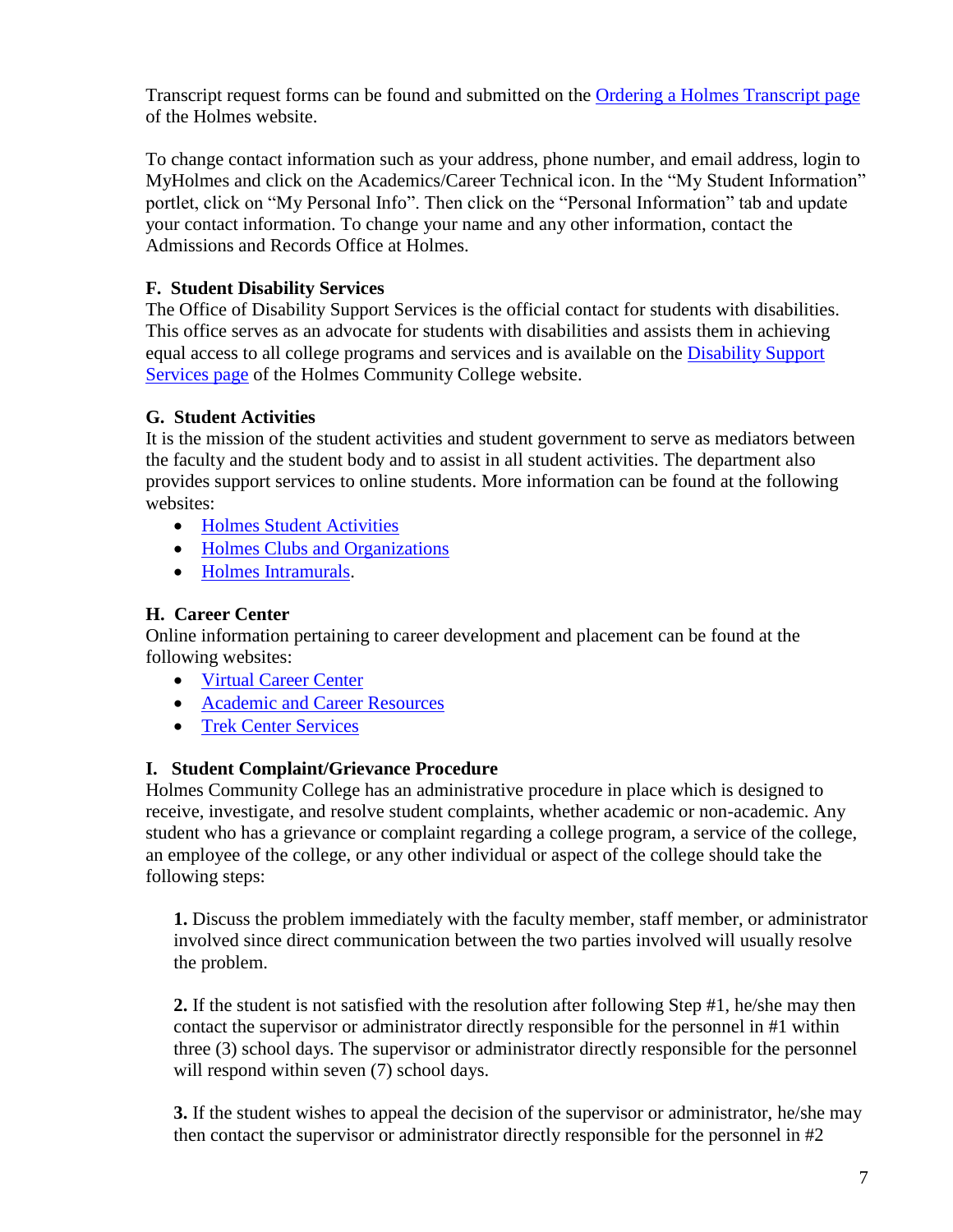within three (3) school days. The supervisor or administrator directly responsible for the personnel will respond within seven (7) school days.

Once the student has met with the appropriate administrator, his/her remaining recourse to resolve the issue is to initiate the Appeals Procedure below.

#### **Appeals Procedure\***

- 1. If the student wishes to appeal the decision, he/she must submit a written appeal to the appropriate administrator within three (3) school days of the decision.
- 2. The student's appeal will be heard by an Appeals Committee comprised of three (3) HCC employees (administrators, professional staff and/or instructors). A written response will be given within seven (7) school days.
- 3. If the student is not satisfied with the decision of the Appeals committee, he/she may then appeal in writing to the President. To initiate the process, the student must notify the President via email of his/her desire to appeal within three (3) school days of the Appeals committee's decision.
- 4. No adverse action will be taken against a student for filing a grievance complaint and/or appeal.

\*Please note the following:

# Any student who fails to follow the above steps may forfeit any further consideration for appeal.

# The student may be suspended from activities during the appeals process.

# The President's decision will be final.

For complaints violating State law, including laws related to fraud or false advertising, students may follow the state complaint process from the Mississippi Commission on College Accreditation (MCCA) at [MCCA Student Complaint Process website.](http://www.mississippi.edu/mcca/student_complaint_process.asp) The MCCA will not respond to the complaints until the student has exhausted all grievance procedures provided by the institution.

#### **J. Attendance/Absence**

Holmes Community College is a member of the Mississippi Virtual Community College (MSVCC). This allows students to take online courses that are taught by Holmes instructors (provided courses), as well as courses that are taught by instructors from the other community colleges (hosted courses). Each college will have its own absence policy. At the beginning of the course, the instructor must communicate with the student by making documented class policies and his/her expectations regarding the format and frequency of class participation available to him/her.

#### **Absence policy for online courses provided by Holmes instructors:**

Online instruction differs fundamentally from traditional classroom instruction in that the student may access the online resources at times that are convenient to the student's personal schedule within a range of times defined by the instructor. However, consistent attendance is required to successfully complete an online course.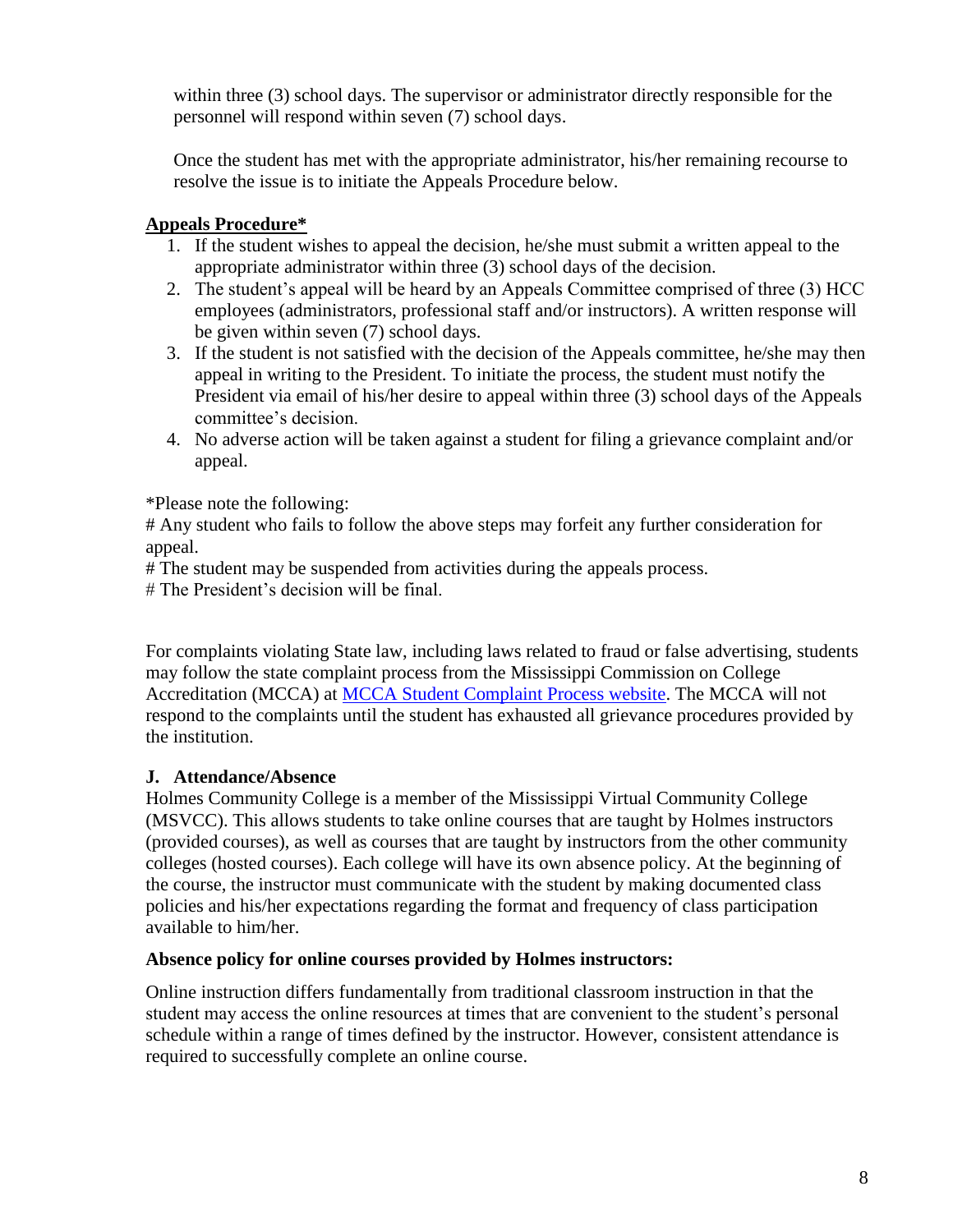Attendance will be monitored by timely submission of assignments, including tests, homework, projects, etc. A student is expected to complete all assignments by the appropriate due date. Failure to complete such assignments by the due date will be recorded as a zero. Attendance guidelines for the various terms are listed below:

| <b>Term</b> | <b>Allowed Absences</b>                | <b>Administratively Withdrawn on Absence</b> |
|-------------|----------------------------------------|----------------------------------------------|
| 15 Week     |                                        | $*2$                                         |
| 8 Week      |                                        | $*2$                                         |
| 4 Week      |                                        | *3 (attendance recorded twice per week)      |
|             | *barring any extenuating circumstances |                                              |

NOTE:

- Students who are administratively withdrawn from a course due to absences **before the 50%** mark of the course will **receive an "F"** for the course.
- Students who are administratively withdrawn from a course due to absences **between the 50% and 75% mark** of the course will **receive a "W"** for the course.
- Students who are administratively withdrawn from a course due to absences will be **charged a \$10 fee per course**.
- There is a **\$10 fee for reinstatement** to a course.

It is understandable that extenuating circumstances occur, such as an extreme illness, death in the family, legal matters, or military duty.**\*** It is the student's responsibility to provide appropriate documentation to substantiate such circumstances at which time the eLearning office will determine if an extension is warranted. Students and instructors of online courses will adhere to the academic calendar and the process of appeal.

\* Circumstances that are **NOT** considered extenuating:

-Registering late for the class

-Failure to read the syllabus

-Failure to plan appropriately

-Not having the appropriate textbook or software

-Technical problems

#### **K. Withdrawal Process**

A student who finds it necessary to withdraw (drop) from a course will be allowed to withdraw (drop) with a W from the 50% mark through the 75% mark of the semester. After the 75% mark, students will NOT be allowed to initiate a withdrawal (drop). Students may be administratively withdrawn due to extreme hardship after the 75% mark. See Holmes Bulletin. If a student is administratively removed from a class due to absences before the 50% mark of the class, they will receive an F in the class.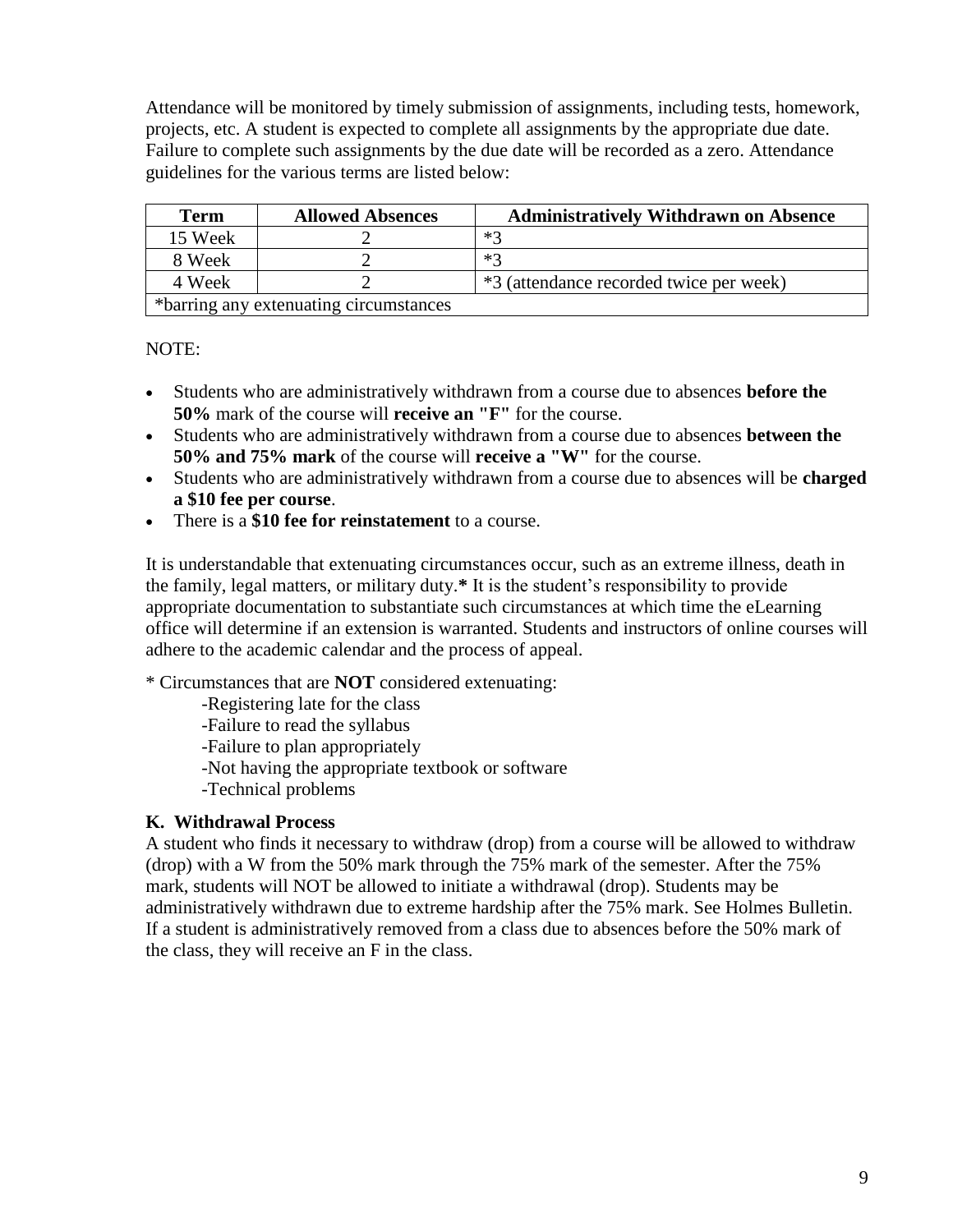Procedure for withdrawing from an online course:

- 1) Withdrawing **DURING** the Drop/Add Period: The student must login to MyHolmes and use the "Drop from Web" selection on the course listing page.
- 2) Withdrawing **AFTER** the Drop/Add Period (between the 50% mark and 75% mark of the term):

All Holmes students must log into MyHolmes and click on the "Academic/Career-Technical" icon and complete the "Withdrawal Request Form."

3) Withdrawing NON-HOLMES students:

A non-Holmes student will contact their instructor to request withdrawal. The instructor will complete a Request Drop request in the MSVCC Enrollment Tool for the student. The following information will be submitted to the student's home college:

- Student Name
- Student Social or Student ID
- Course Name, Prefix, Number, & Section
- LDA

Note: The withdrawal of non-Holmes students is at the discretion of the student's host school.

#### **L. Honesty Policy**

A hallmark of any profession is integrity and honesty. Academic honesty is expected of all students; therefore, each student is expected to accomplish his/her own work.

Academic misconduct includes, but is not limited to, deceptive acts such as the following:

- **a.** plagiarizing from any source
- **b.** cheating in any manner on tests, papers, reports, etc.
- **c.** turning in work as their own when, in fact, it was not their work
- **d.** improperly using technology
- **e.** stealing, buying, or selling course materials
- **f.** either impersonating another student during a test or having another person assume one's identity during a test
- **g.** deliberately conveying false or misleading information

When academic misconduct has occurred, the instructor has the responsibility of assigning an appropriate penalty in accordance with the instructor's institutional policy. (See the Holmes District [Bulletin\)](https://holmescc.edu/about-us/district-bulletin/). This may include failure of the assignment, failure of the course, or dismissal from the institution.

#### **M. Library/Learning Resources**

The college ensures that students participating in eLearning programs have access to adequate and appropriate learning resources. Learning resources are provided through a variety of methods including the college's participation in statewide online learning resource cooperatives including MELO. These resources can be accessed by logging into MyHolmes and clicking on the "Library" icon. In addition, the holdings of the college's three libraries can be accessed through the [Holmes Online Library Catalog.](https://hocc.sirsi.net/uhtbin/cgisirsi/x/x/0/49/)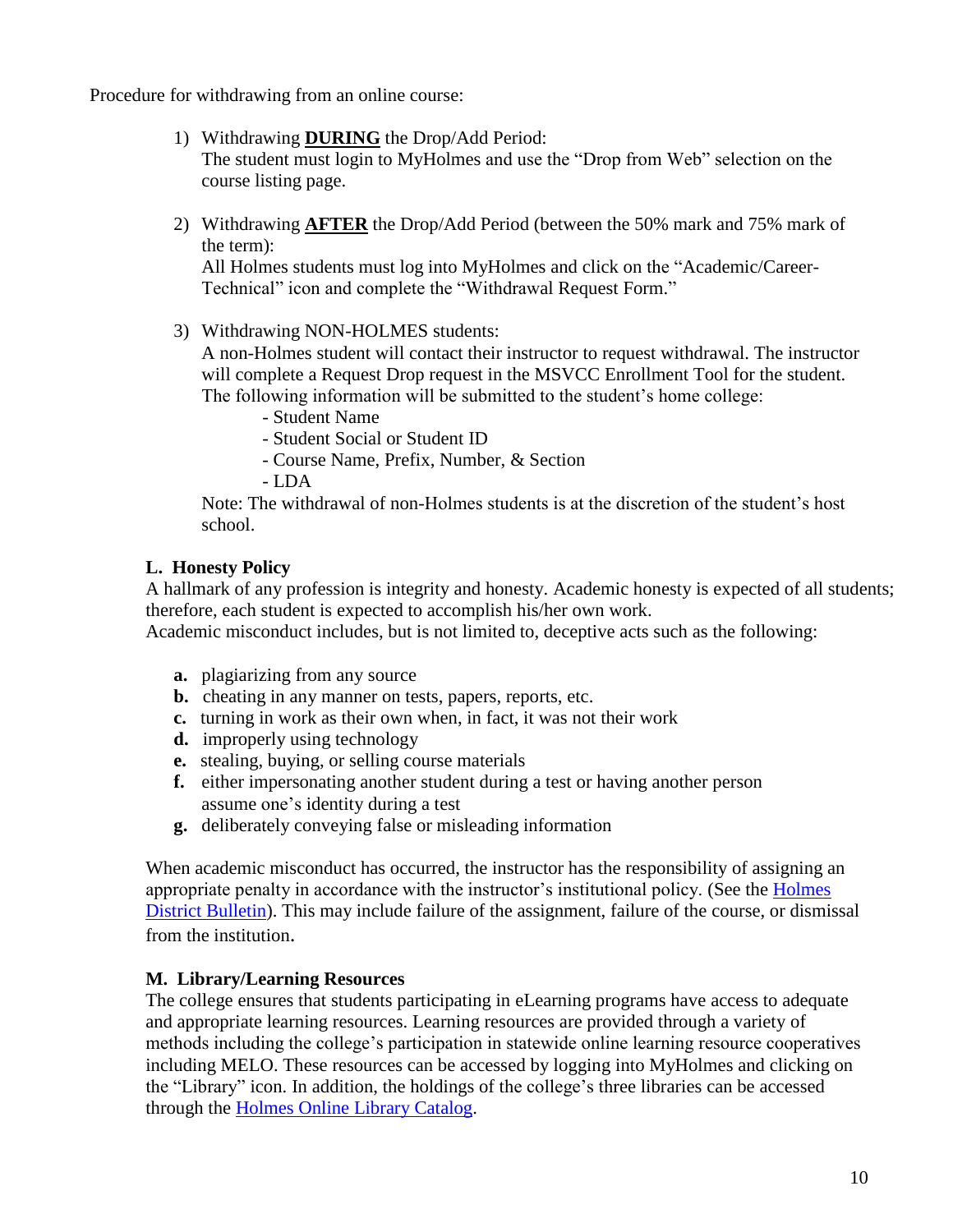#### **N. Bookstore**

Bookstore information is provided on the [Holmes Bookstore Website.](http://www.holmescc.edu/bookstore/) The Holmes Community College Bookstore provides textbooks for online courses. The student may secure the textbook for a course in the same way students obtain textbooks for face-to-face courses through the Holmes Community College Bookstore or through websites such as [Follett](http://www.follett.com/) or [Amazon.](http://www.amazon.com/)

Most online courses use pre-loaded eBooks. The cost of the eBook is added to the student's account. This is a non-refundable fee after the first day of class. Textbook information can be found through the student's My Holmes account under the "Academics/Career Technical" icon. Students can click "View My Textbooks" under the Registration portlet to find this information.

#### **III. Faculty**

#### **A. Adjunct Faculty**

In the event that Holmes Community College students participate in a hosted course, course instructors will be considered adjunct employees of Holmes Community College. In such cases, the provider institution will fulfill the full-time faculty requirements of the Southern Association of Colleges and Schools (SACS-COC).

#### **B. Training and Support Services for Faculty**

The college provides professional development opportunities and support services specifically related to teaching via electronic delivery.

#### **C. Faculty Load**

eLearning courses are considered a part of the regular teaching load and may contribute to an instructor's overload, requiring additional compensation.

#### **D. Credentials/Repository**

In all academic areas, the master's degree with eighteen (18) graduate semester hours of specialization in the teaching field is considered the minimum requirement. In specialized, professional, career, or technical fields, evidence of professional competency is acceptable in lieu of formal academic preparation.

Adjunct eLearning faculty members are held to the same standards as full-time Holmes Community College faculty members.

Holmes Community College must supply eLearning faculty credentials information to the MSVCC central repository for restricted viewing by the appropriate host college.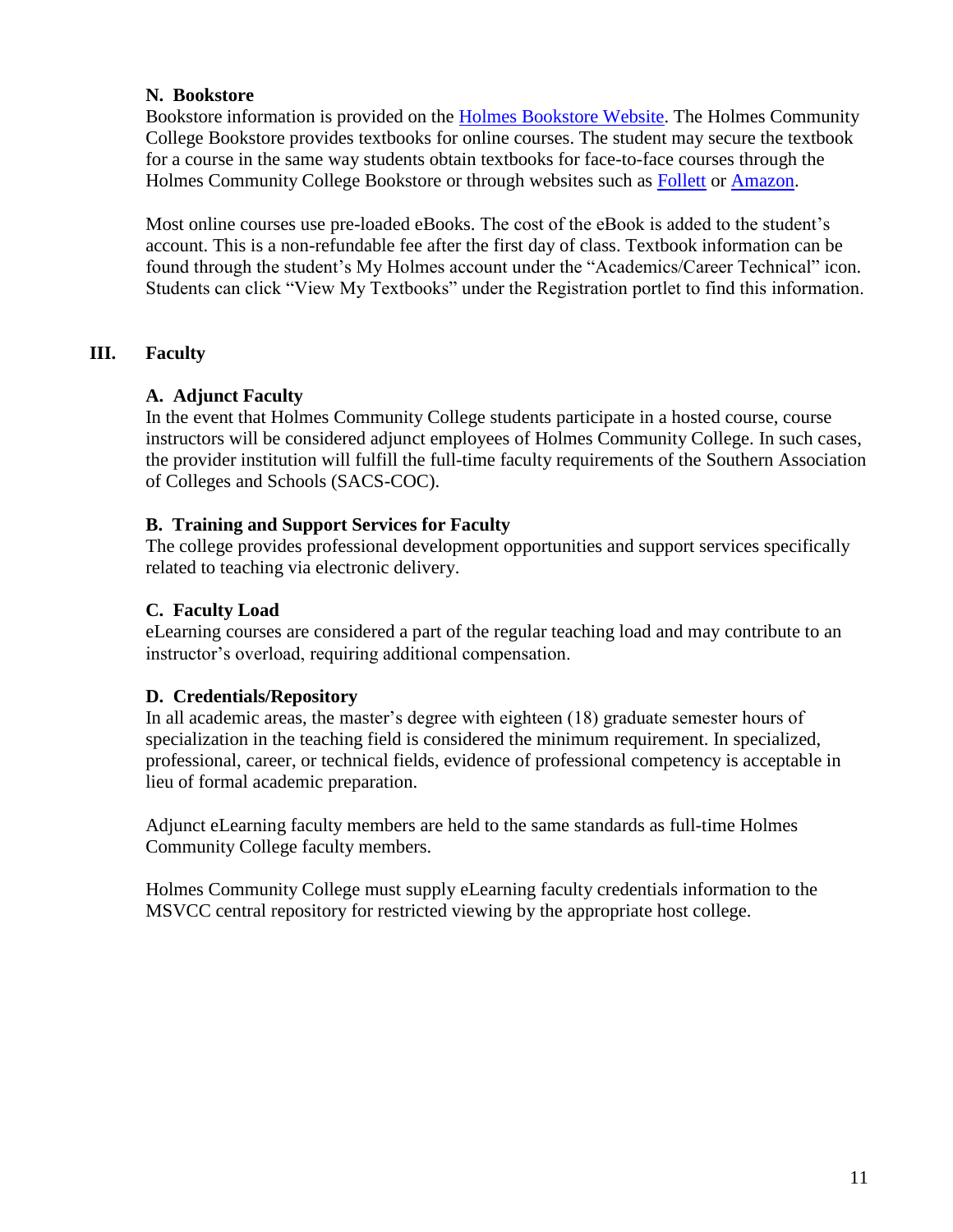#### **IV. Planning and Evaluation**

#### **A. Institutional Planning**

Holmes Community College's planning, budgeting, and policy development processes reflect facilities, staffing, and equipment and other resources essential to the viability of the eLearning program.

#### **B. Education Effectiveness**

The Office of Planning and Research provides reports of educational effectiveness of eLearning programs to ensure comparability to campus-based programs.

#### **C. Evaluation of Online Courses**

Holmes Community College uses three forms of evaluations for its online courses: student evaluations, course evaluations, and supervisor evaluations. Student and course evaluations are administered every semester.

#### Student Evaluations:

Evaluation by students is emphasized because they are the only ones who routinely experience all facets of an instructor's contribution to the learning process. The major purpose of this evaluation is to provide feedback for the improvement of instruction. A secondary purpose may be, in some situations, the provision of information to be used as one factor in making personnel decisions.

The following guidelines are to be observed regarding student evaluations of instruction:

- **1.** The evaluation will be administered by Holmes eLearning through the online course for provided courses. Hosted courses are evaluated through the MSVCC.
- **2.** Confidentiality of student responses is to be insured.
- **3.** The instructor is to be given a composite of the results after the end of the grading period.

Provided Courses:

- **1.** The administration is to provide a post-evaluation conference with the instructor to select items for improvement and to provide any assistance/service needed for improvement of instruction.
- **2.** All instructors will complete the Improvement of Instruction form showing activities to be implemented for improvement of instruction.

#### Hosted Courses:

- **1.** Student evaluation results will be reviewed by the HCC administration.
- **2.** Upon completion of this review, courses will be either approved or disapproved.
- **3.** If a course is disapproved, the providing institution will be notified of this status and the reason(s) why.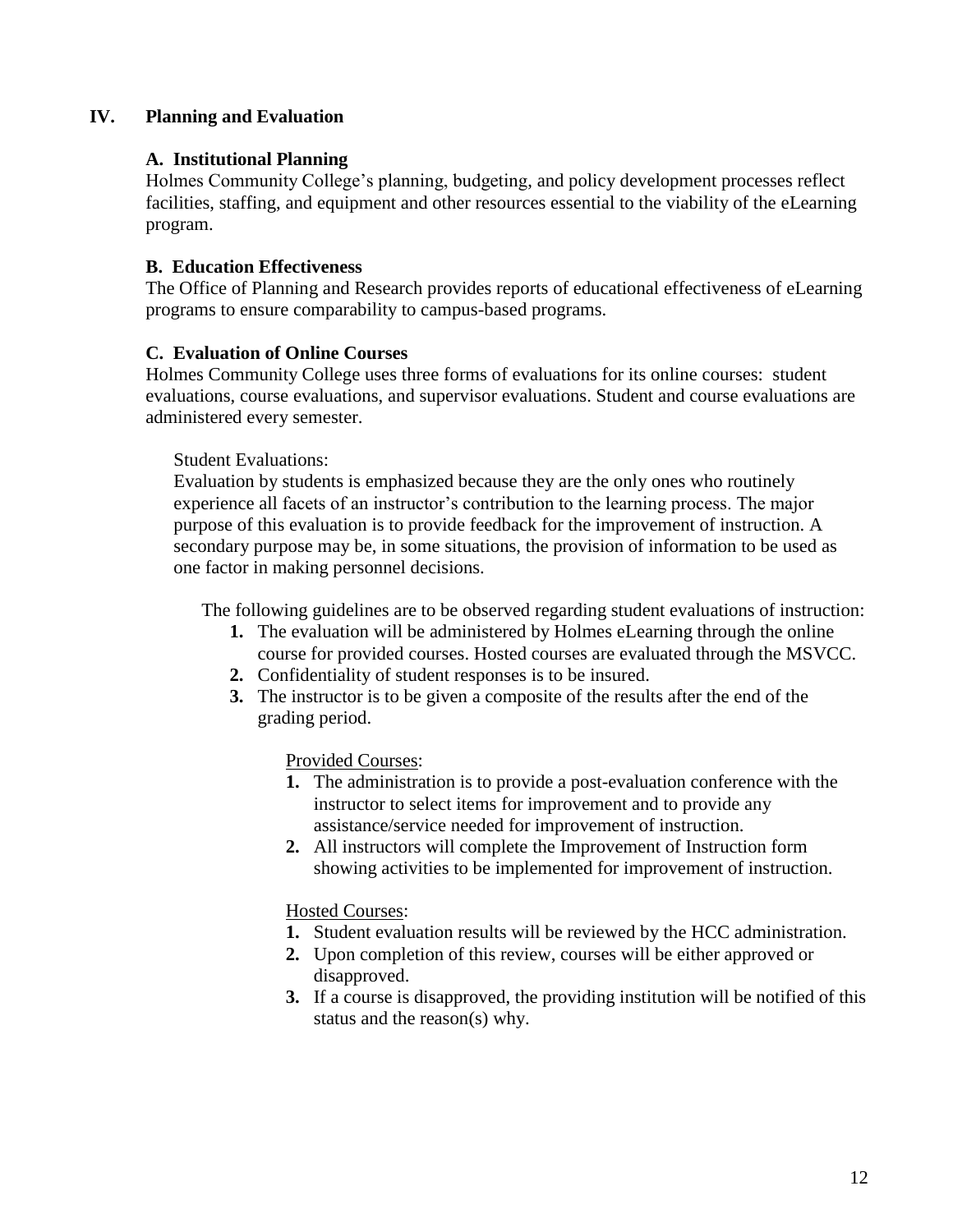Course Evaluations:

The purpose of course evaluations is to ensure course quality and course standards across all online courses. This evaluation will focus on course setup, content delivery, and instructor presence in the course. This course evaluation is only completed for provided courses.

The following guidelines will be observed regarding course evaluations:

- 1. The evaluation will be administered by the departmental Lead Online Instructor before the beginning of every semester.
- 2. The evaluator will utilize the course evaluation rubric developed by Holmes eLearning to address the nine course information items found at the MSVCC Enrollment Tool and the online course itself.
- 3. Instructors will correct the course using the course evaluation rubric to ensure course quality prior to the start of class.

Hosted courses are evaluated by the processes of the host school.

Supervisor Evaluations:

The purpose of supervisor evaluations is to improve instruction. This evaluation will focus on the appropriateness of learning objectives, the validation of desired learning outcomes, the appropriateness of class policies, and faculty credentials.

The following guidelines will be observed regarding Administrative evaluations of instruction:

Provided Courses:

- **1.** Provided courses will be evaluated by the Director of eLearning, the eLearning Coordinator, and/or the Instructional Designer using the eLearning course evaluation form.
- **2.** The items to be evaluated will include the nine course information items found at the MSVCC Enrollment Tool and the online course itself.
- **3.** Recommendations for improvement will be made by the supervisors.
- **4.** The administration is to provide a post-evaluation conference with the instructor to select items for improvement and to provide any assistance/service needed for improvement of instruction.
- **5.** Instructors will complete a follow-up activity to address these recommendations.

Hosted Courses:

- **1.** Hosted courses will be evaluated by an assigned department evaluator familiar with the content of each course using the eLearning course evaluation form.
- **2.** The material to be evaluated will be the nine course items found at the MSVCC Enrollment Tool.
- **3.** The evaluator will make a recommendation to approve or disapprove the course.
- **4.** If a course is "disapproved" during this process, it will not be made available to students until it has been reevaluated in a later term and attained "approved" status.
- **5.** If a course is "disapproved," the providing institution will be notified of this status and the reason(s) why.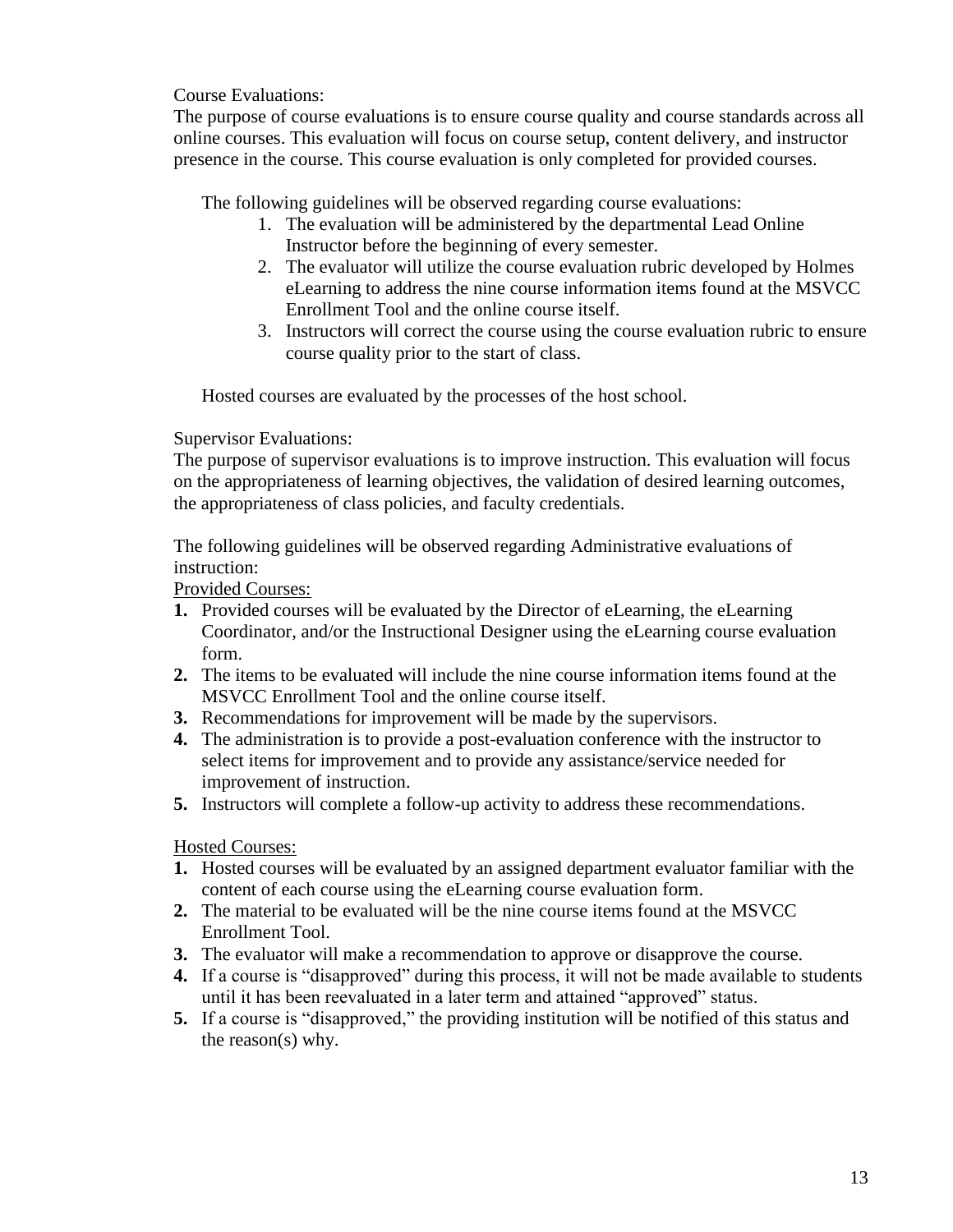Upon completion of the evaluation process, a letter from the Academic Dean will be issued to each chief academic officer of the MSVCC membership stating:

*I have reviewed the evaluations of courses and instructors both as a host and as a provider of all instructors used by my institution as a member of the MSVCC for \_\_\_\_\_\_ term. I further certify that the instructors have adequate academic preparation for courses offered, course content criteria as stated in The Uniform Course Numbering System in Mississippi Public Community and Junior Colleges, and have reviewed all appropriate instructor evaluations.* 

#### **D. Assessment of Student Capability**

Holmes Community College assesses student capability to succeed in eLearning programs through a web-based self-assessment and uses the information in advisement of students.

#### **E. Student Evaluations of Faculty and Services**

The college utilizes MSVCC student data to determine effectiveness in the areas of quality of online instruction and support services.

#### **V. Administration, Facilities/Equipment, and Finance**

#### **A. Personnel**

The college has designated qualified personnel for the purpose of administration of eLearning at Holmes Community College.

#### **B. Quality of eLearning**

The Vice President for eLearning is responsible for the quality of eLearning at Holmes Community College.

#### **C. Marketing/Recruitment**

Adequate and accurate advertising, recruiting, and registration information pertaining to (1) curriculum, (2) course requirements, (3) degree requirements, (4) support services, (5) prerequisite technology skills, (6) costs/payment, and (7) financial aid resources information is provided on a timely basis.

#### **D. Facilities/Equipment**

The college provides laboratories, facilities, and equipment necessary to meet program/course requirements and train/support current and potential eLearning faculty members.

#### **E. Funding**

Designated funds for the operation of eLearning programs are administered through the general educational program budget.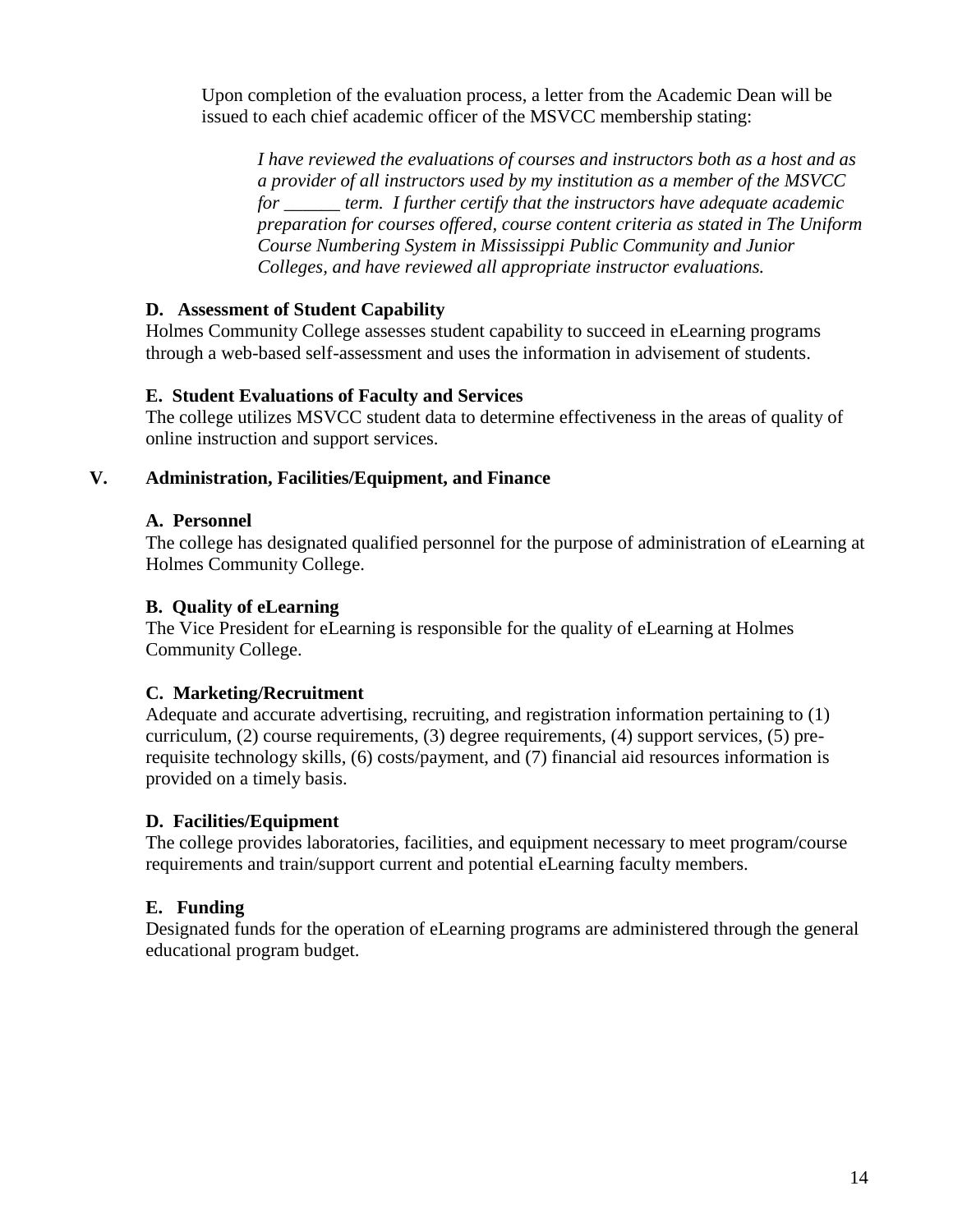#### **F. Student Privacy**

The Mississippi Virtual Community College utilizes https and secure FTP processes to protect student information during the transfer and storing of registration, course, and grade information. A unique, college generated student ID serves as the main identifier within the system and LMS, and any password information is encrypted using MD-5 hashing technology. Students can only access the learning management system using a secured internet portal. All information within each LMS is stored off-site in locations with firewall, network and physical security.

The eLearning Department adheres to the Holmes Community College Policy and Procedure manual and specifically the right of Parents and Students Section 1.5 on page 2.

Confidentiality is also addressed in the Mississippi Virtual Community College Policy and Procedure Appendix "I" Proctor Confidentiality Agreement: "As a test proctor, with access to the MSVCC proctor database, it is important for you to maintain the confidentiality of any information to which you may have access in the course of your employment. This confidentiality extends to test, student, and faculty information." Student information includes, but is not limited to, the following:

- Type of test being taken
- Course or section in which the student is enrolled
- Student data such as grades, ID number, address, or phone number
- Results or outcomes of any tests taken in the Assessment Center

Faculty information includes, but is not limited to:

• Faculty contact information not available to students

Holmes Community College provides a unique, college generated student ID that serves as the main identifier within the system and any password information is encrypted using MD-5 hashing technology. Holmes utilizes https and secure FTP processes to protect student information during the transfer and storing of registration, course and grade information. Students access their account using a secured internet portal. All information is stored in locations with firewall, network and physical security.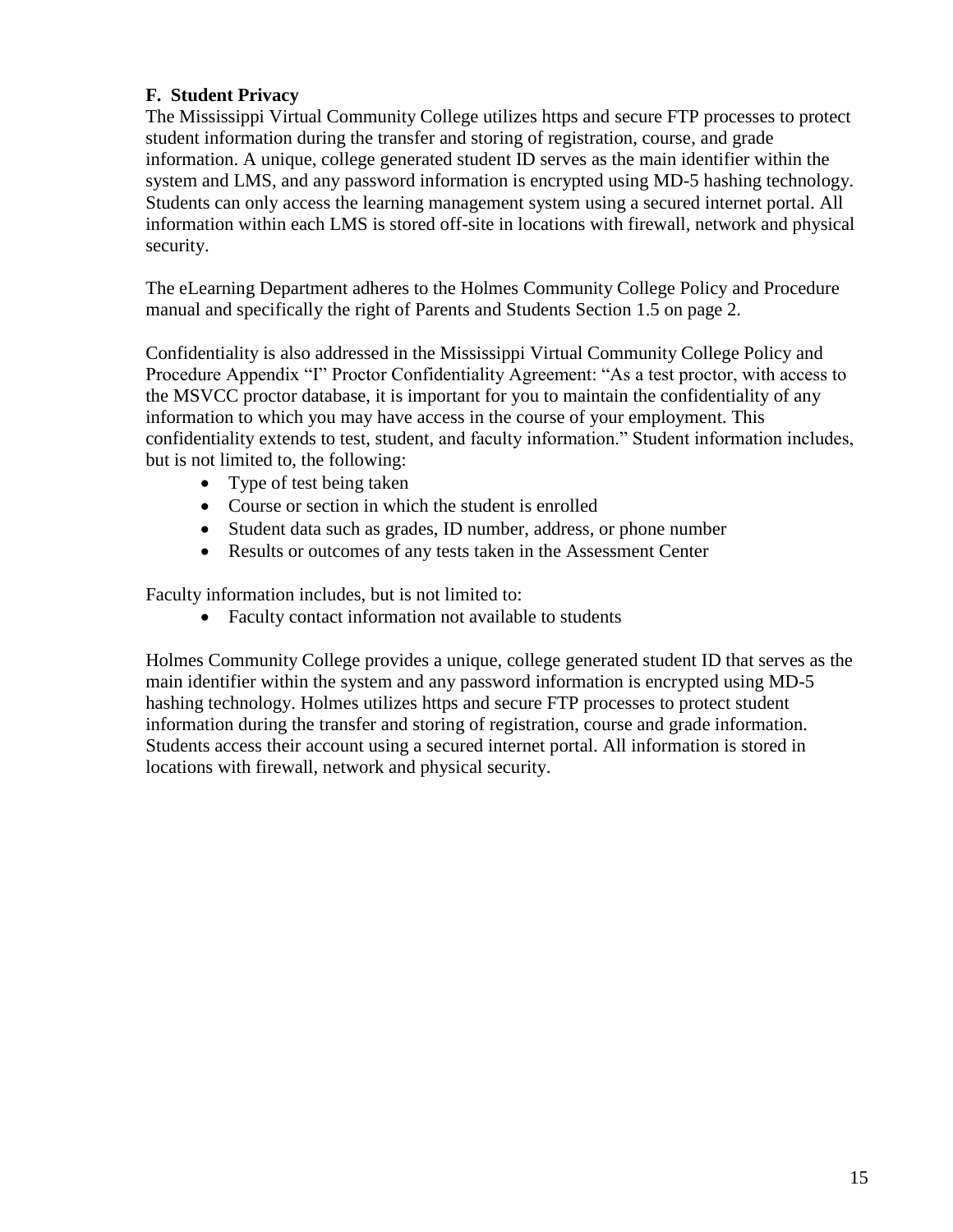#### **G. FERPA** NOTIFICATION OF RIGHTS UNDER FERPA FOR POST SECONDARY INSTITUTIONS

The Family Educational Rights and Privacy Act (FERPA) affords students certain rights with respect to their education records. They are:

- 1. The right to inspect and review the student's education records within 45 days of the day the College receives a request for access. Students should submit to the registrar, dean, head of the academic department, or other appropriate official, written requests that identify the record(s) they wish to inspect. The College official will make arrangements for access and notify the student of the time and place where the records may be inspected. If the records are not maintained by the College official to whom the request was submitted, that official shall advise the student of the correct official to whom the request should be addressed.
- 2. The right to request the amendment of the student's education records that the student believes are inaccurate or misleading. Students may ask the College to amend a record that they believe is inaccurate or misleading. They should write the College official responsible for the record, clearly identify the part of the record they want changed, and specify why it is inaccurate or misleading. If the College decides not to amend the records as requested by the student, the College will notify the student of the decision and advise the student of his or her right to a hearing regarding the request for amendment. Additional information regarding the hearing procedures will be provided to the student when notified of the right to a hearing.
- 3. The right to consent to disclosures of personally identifiable information contained in the student's education records, except to the extent that FERPA authorizes disclosure without consent. One exception which permits disclosure without consent is disclosure to school officials with legitimate educational interests. A school official is a person employed by the College in an administrative, supervisory, academic or research, or support staff position (including law enforcement unit personnel and health staff); a person or company with whom the College has contracted (such as an attorney, auditor, or collection agent); a person serving on the Board of Trustees; or a student serving on an official committee, such as a disciplinary or grievance committee, or assisting another school official in performing his or her tasks. A school official has a legitimate educational interest if the official needs to review an education record in order to fulfill his or her professional responsibility.
- 4. The right to file a complaint with the U.S. Department of Education concerning alleged failures by Holmes Community College to comply with the requirements of FERPA. The name and address of the Office that administers FERPA is:

 Family Policy Compliance Office U.S. Department of Education 600 Independence Avenue, SW Washington, DC 20202-4605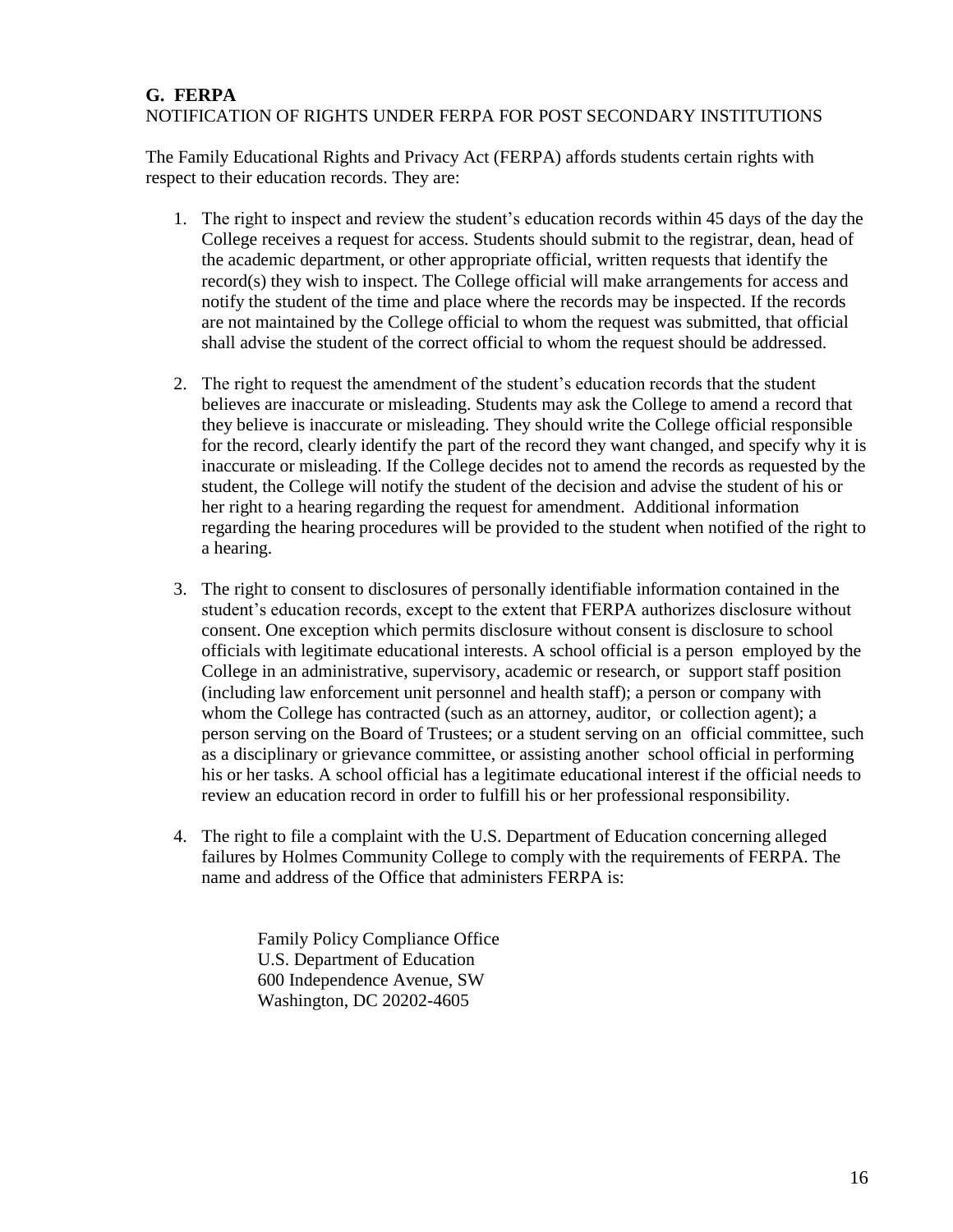#### **Appendix: A**

## Online Improvement of Instruction Evaluation Cycle

Objective: Improve student learning environment in online courses through targeted goals based on student evaluations and data.

|                                    | <b>Self-Evaluation - Bronze</b>                                                                                                                                                                               | <b>Peer Collaboration – Silver Option</b>                                                                                                                                                                                                                                                               | <b>Online Course – Gold Option</b>                                                                                                                                                                              |
|------------------------------------|---------------------------------------------------------------------------------------------------------------------------------------------------------------------------------------------------------------|---------------------------------------------------------------------------------------------------------------------------------------------------------------------------------------------------------------------------------------------------------------------------------------------------------|-----------------------------------------------------------------------------------------------------------------------------------------------------------------------------------------------------------------|
|                                    | <b>Option</b>                                                                                                                                                                                                 |                                                                                                                                                                                                                                                                                                         |                                                                                                                                                                                                                 |
| Prep<br><b>Semester</b>            | <b>Student Course Evaluation of</b><br>$\blacktriangleright$<br><b>Instructor Survey</b><br>Evaluations reviewed by<br>$\blacktriangleright$<br>eLearning office                                              | <b>Student Course Evaluation of</b><br>$\blacktriangleright$<br><b>Instructor Survey</b><br>Evaluations reviewed by eLearning<br>➤<br>office                                                                                                                                                            | $\blacktriangleright$<br><b>Student Course Evaluation of</b><br><b>Instructor Survey</b><br>$\blacktriangleright$<br>Evaluations reviewed by eLearning<br>office                                                |
| 1 <sup>st</sup> Semester           | Instructor reviews student<br>$\blacktriangleright$<br>surveys and withdrawal surveys<br>to develop IOI plan.                                                                                                 | $\blacktriangleright$<br>Instructor selects peer to begin IOI<br>process.<br>➤<br>Instructor reviews course, student                                                                                                                                                                                    | Instructor selects 2 <sup>nd</sup> 8-week online<br>$\blacktriangleright$<br>course to experience.                                                                                                              |
|                                    | Instructor reviews surveys to<br>$\blacktriangleright$<br>determine if IOI activity was<br>effective.                                                                                                         | surveys, and withdrawal surveys to<br>determine area of improvement.                                                                                                                                                                                                                                    | Instructor participates in $2nd 8$ -week<br>➤<br>online course as a student, taking<br>notes of learning activities and                                                                                         |
|                                    | <b>Instructor documents IOI form</b><br>$\triangleright$<br>with results.                                                                                                                                     | Instructor meets with peer to discuss<br>➤<br>and develop individual IOI plans.                                                                                                                                                                                                                         | differences.<br>$\blacktriangleright$<br>Instructor responds to guiding<br>questions provided by the eLearning<br>office on the IOI form to discuss their<br>experience.                                        |
| 2 <sub>nd</sub><br><b>Semester</b> | Instructor reviews surveys to<br>$\blacktriangleright$<br>determine if IOI activity<br>continued to be effective as a<br>follow-up activity.<br><b>Instructor documents IOI form</b><br>$\blacktriangleright$ | Instructor reviews surveys to<br>$\blacktriangleright$<br>determine if IOI activity was effective.<br>Instructor documents IOI forms with<br>$\blacktriangleright$<br>results.<br>Instructor meets with peer instructor to<br>➤                                                                         | Instructor implements in their course<br>$\blacktriangleright$<br>activities gained from their<br>experience.<br>$\blacktriangleright$<br>Instructor responds to guiding<br>questions provided by the eLearning |
|                                    | with results                                                                                                                                                                                                  | review progress and discuss course at<br>least twice during the semester.                                                                                                                                                                                                                               | office on the IOI form to discuss their<br>experience.                                                                                                                                                          |
| 3rd Semester                       |                                                                                                                                                                                                               | $\blacktriangleright$<br>Instructor reviews surveys to<br>determine if IOI activity was effective<br>as a follow-up activity.<br>Instructor documents IOI forms with<br>➤<br>results.<br>Meet with peer instructor to review<br>⋗<br>progress and discuss course at least<br>twice during the semester. | $\blacktriangleright$<br>Instructor reflects on progress of IOI<br>goals in their course.<br>Instructor documents IOI forms with<br>$\blacktriangleright$<br>results.                                           |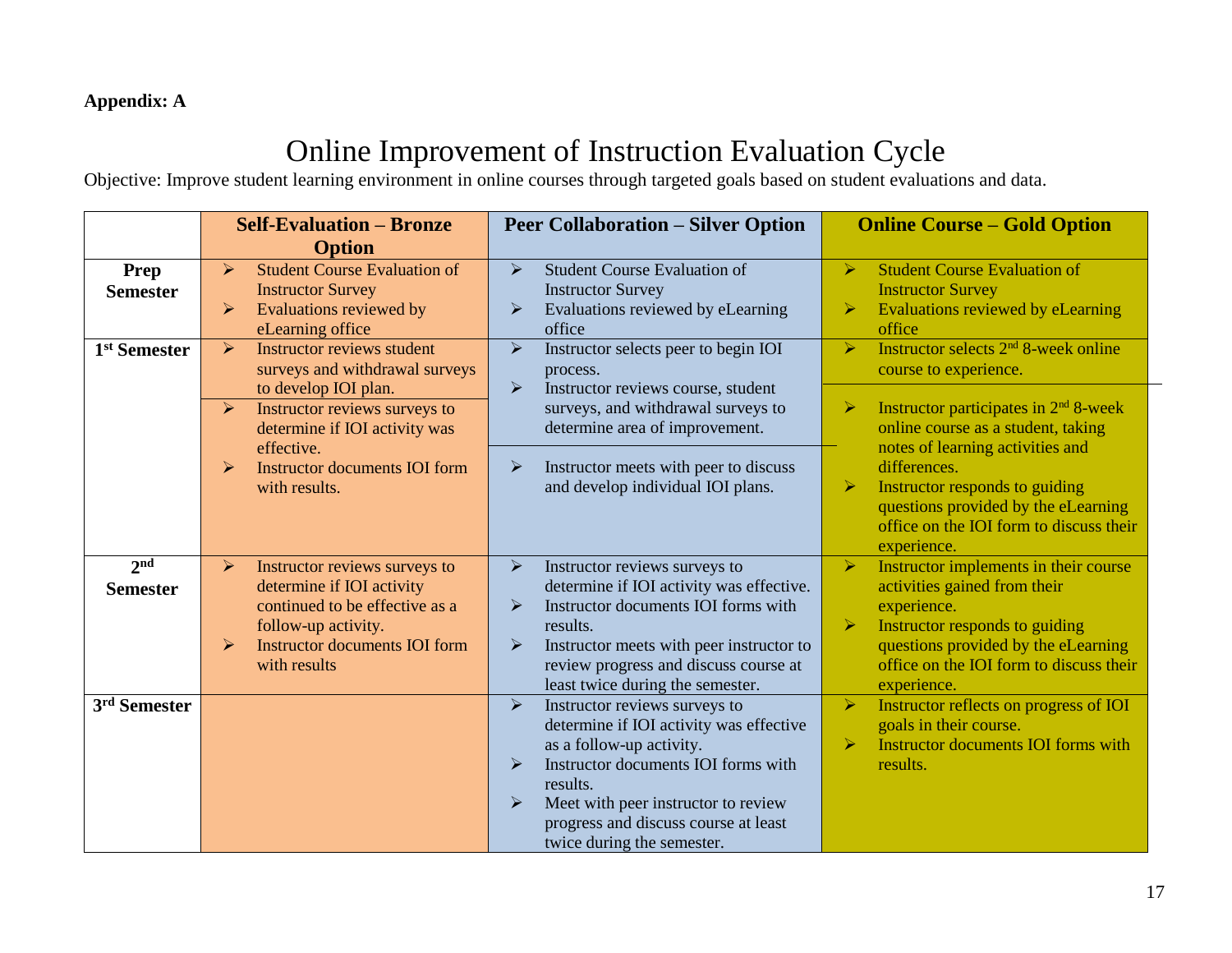#### **Appendix: B**

### Online Improvement of Instruction Evaluation Explanation

The Improvement of Instruction process is a necessary process to ensure we are improving courses and instruction from semester to semester. The overall objective of the IOI process is to improve the student learning environment through targeted goals based on student evaluations and other data.

During the Improvement of Instruction cycle, instructors choose the process to go through. There are three options:

- 1. Self-Evaluation, or the current process (new instructors must select this option)
- 2. Peer Collaboration
- 3. Online Course Participation

Here is a brief synopsis of each choice.

- 1. Self-Evaluation, or the current process (Bronze Option)
	- a. The instructor receives student course surveys and withdrawal reports for one or more semesters.
	- b. The instructor analyzes this data to determine an area of improvement in the course.
	- c. The instructor implements a strategy to improve the identified issue in the course.
	- d. The instructor monitors student responses to surveys to measure the progress of the area of improvement
	- e. The instructor documents the results and submits them to the eLearning office
- 2. Peer Collaboration (Silver Option)
	- a. The instructor receives student course surveys and withdrawal reports for one or more semesters.
	- b. The instructor analyzes the data to determine an area of improvement in the course.
	- c. The instructor chooses a peer to collaborate with during the IOI process
	- d. The instructor and the peer collaborator meet a total of six times, twice each semester.
		- i. The first two meetings determine the activities to be used to meet the area of improvement and how to implement the activities in the course.
		- ii. The second two meetings discuss the implemented activities, their results, and revisions to the activities that need to take place.
		- iii. The third two meetings discuss the revised activities and their effectiveness.
	- e. The instructor continues to monitor student responses to surveys to measure the progress of the area of improvement.
	- f. The instructor documents the results and the meeting notes with the peer collaborator and submits it to the eLearning office.
- 3. Online Course Participation (Gold Option)
	- a. The instructor chooses a  $2<sup>nd</sup> 8$ -week course to take the next semester.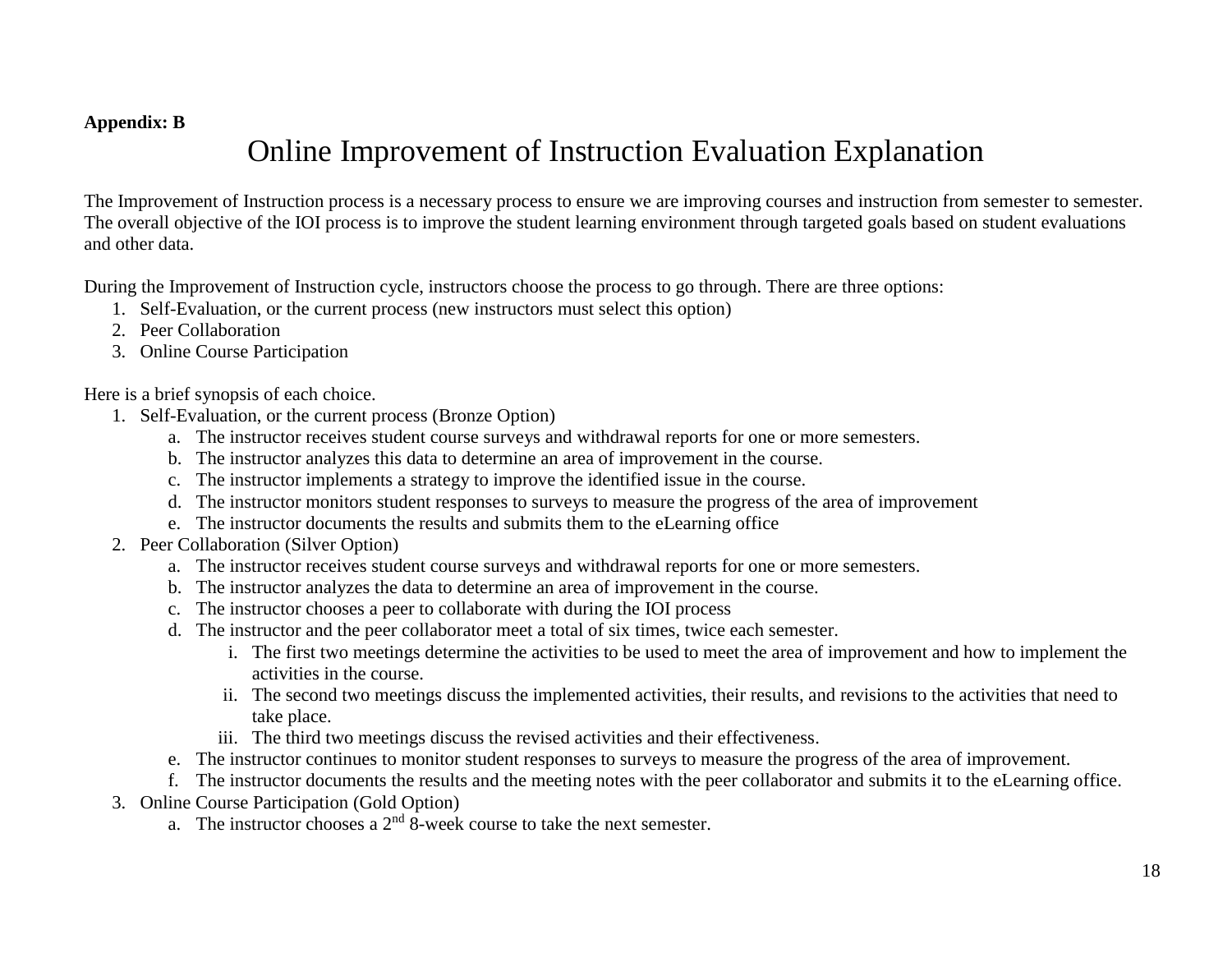- b. The instructor completes the 2<sup>nd</sup> 8-week course, reflecting on the course as both a student and an instructor.
- c. Based on the experience in the taken course, the instructor chooses an activity to improve the student experience in the taught course and another to improve the overall course structure/design.
- d. The instructor reflects on and revises the activities based on student feedback within the course.
- e. The instructor documents the results and reflections and submits it to the eLearning office.